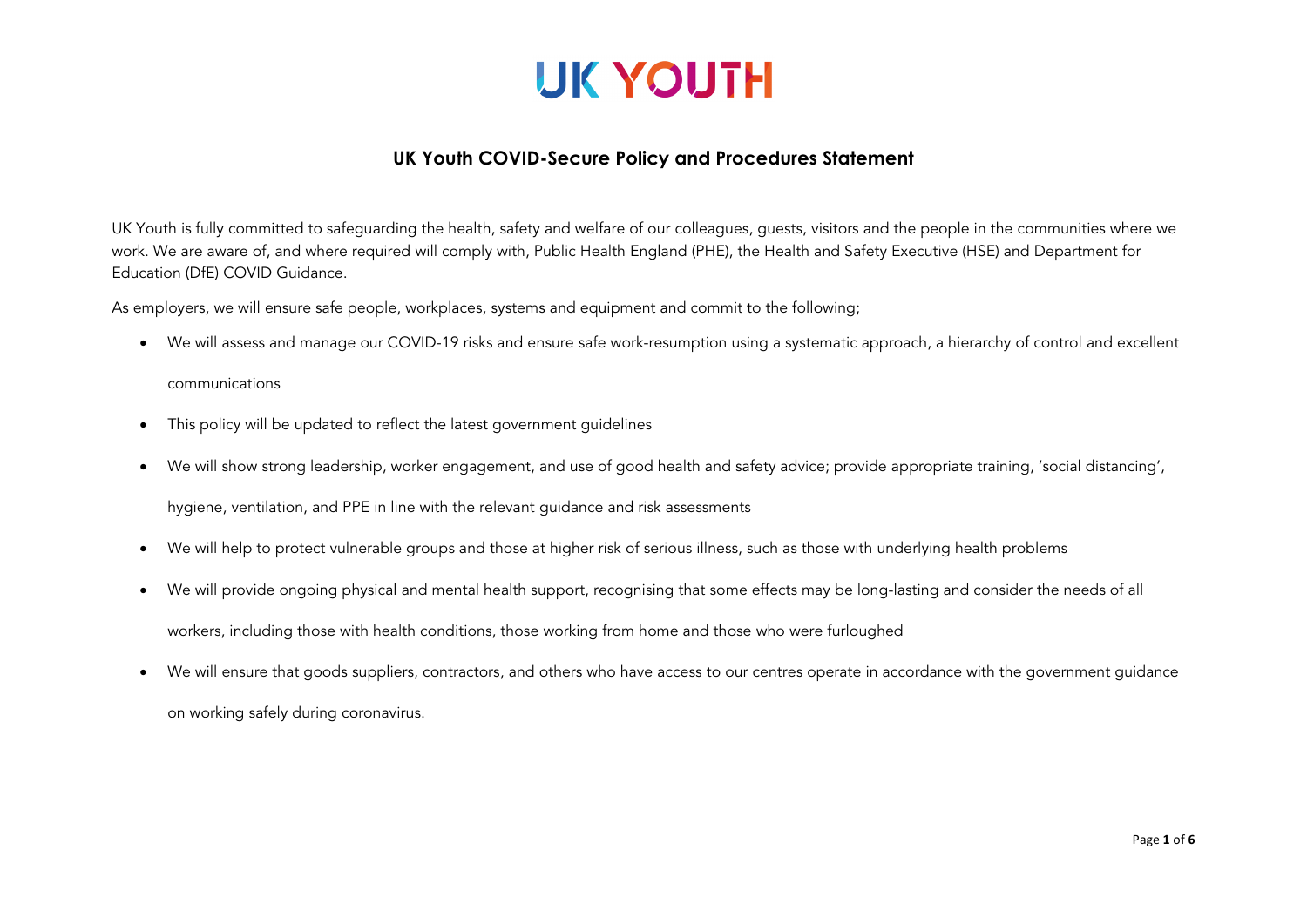| <b>What are</b> | Who might      | What are we doing to mitigate the risk?                                                                                          |
|-----------------|----------------|----------------------------------------------------------------------------------------------------------------------------------|
| the             | be harmed      |                                                                                                                                  |
| hazards?        | and how?       |                                                                                                                                  |
| Transmission    | Staff, Guests, | Prior to arrival                                                                                                                 |
| due to          | Visitors and   | The booking lead will have a clear understanding of the role they play in managing the risk of COVID-19, this<br>$\bullet$       |
| contact         | Contractors    | includes promoting and monitoring of good personal hygiene and ensuring individuals who are required to                          |
| between         |                | self-isolate do not attend the visit                                                                                             |
| individuals     |                |                                                                                                                                  |
| and surfaces    |                | Maintaining Consistent Groups ('Bubbling') for educational groups                                                                |
|                 |                | Although 'bubbles' are no longer required under the DfE Guidance, we will work with groups on a case-by-case basis to            |
|                 |                | support those that are more vulnerable.                                                                                          |
|                 |                |                                                                                                                                  |
|                 |                | Our rooming plans allow us the flexibility to respond to individual requirements.                                                |
|                 |                | Schools and groups will be allocated their own accommodation area to minimise interaction with other schools                     |
|                 |                | or groups                                                                                                                        |
|                 |                | Guests will be assigned to a group for activities, in which they will remain for the duration of their stay                      |
|                 |                | Guests will have toilet and shower facilities dedicated to the school or group within accommodation areas to                     |
|                 |                | limit the need to interact with other individuals or groups                                                                      |
|                 |                | Each school or group will have staggered mealtimes to minimise grouping in the servery area.                                     |
|                 |                |                                                                                                                                  |
|                 |                |                                                                                                                                  |
|                 |                | <b>General Management</b>                                                                                                        |
|                 |                | An Internal Statutory Compliance Audit will be undertaken prior to 'reopening' to ensure legal compliance                        |
|                 |                | (legionella, fire safety, electrical testing etc.)                                                                               |
|                 |                | We have reviewed our Fire Risk Assessments to ensure they remain effective and comply with government                            |
|                 |                | guidance.                                                                                                                        |
|                 |                | We will ensure that contractors and visitors are limited to essential services only, and that their operations are               |
|                 |                | aligned with the Government's 'COVID-19 Secure' guidance                                                                         |
|                 |                | In addition to staff training and pre-arrival information for guests, posters will assist in ensuring visitors continue          |
|                 |                | to do what makes them comfortable.                                                                                               |
|                 |                |                                                                                                                                  |
|                 |                |                                                                                                                                  |
|                 |                | A dedicated Customer Experience Contact will be allocated as a primary point of contact and will check in on<br>the group daily. |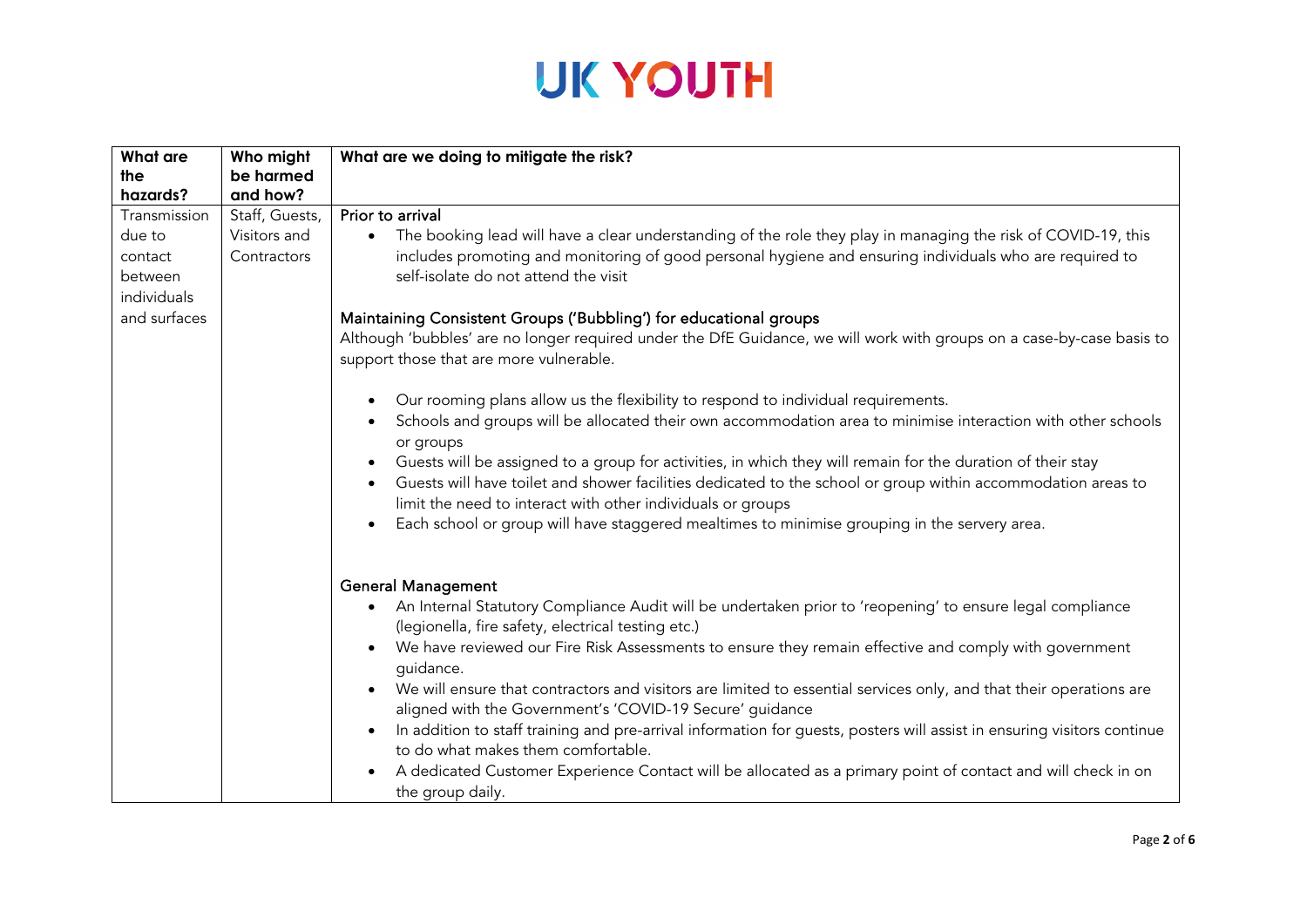| <b>What are</b> | Who might | What are we doing to mitigate the risk?                                                                                                                                                                                                                                                                                                                                                                           |
|-----------------|-----------|-------------------------------------------------------------------------------------------------------------------------------------------------------------------------------------------------------------------------------------------------------------------------------------------------------------------------------------------------------------------------------------------------------------------|
| the             | be harmed |                                                                                                                                                                                                                                                                                                                                                                                                                   |
| hazards?        | and how?  |                                                                                                                                                                                                                                                                                                                                                                                                                   |
|                 |           | • We will limit the number of different Instructors assigned to each activity group where possible.                                                                                                                                                                                                                                                                                                               |
|                 |           | Arrival                                                                                                                                                                                                                                                                                                                                                                                                           |
|                 |           | The booking lead or group leader(s) are reminded of the role they play in managing the risk of COVID-19 and their<br>obligation to report any illness to UK Youth staff and promote good personal hygiene, including respiratory hygiene<br>('catch it, bin it, kill it')                                                                                                                                         |
|                 |           | <b>All Facilities</b>                                                                                                                                                                                                                                                                                                                                                                                             |
|                 |           | Where surfaces require disinfecting, we will use an antiviral disinfectant that is effective against Coronavirus.<br>Hand sanitiser will be readily available including at the entrance to all buildings.<br>Signage will be placed in prominent areas to remind everyone to wash their hands regularly.<br>o Additional cleaning and sanitising will take place in areas of high congregation and frequent touch |
|                 |           | points/surfaces such as door handles / push plates, in and around WCs, dining rooms, communal<br>offices, receptions and keypad door locks                                                                                                                                                                                                                                                                        |
|                 |           | Entrances to buildings and accommodation corridors                                                                                                                                                                                                                                                                                                                                                                |
|                 |           | Appropriate cleaning supplies will be available for staff and accompanying visitors if required for 'self-service'<br>cleaning                                                                                                                                                                                                                                                                                    |
|                 |           | Bins will be available for the disposal of PPE, tissues etc. Hand Sanitiser will be available in close proximity                                                                                                                                                                                                                                                                                                  |
|                 |           | Our Staff                                                                                                                                                                                                                                                                                                                                                                                                         |
|                 |           | Are reminded only to come into work if they are well and are aware of their obligation to report any illness<br>$\bullet$<br>Are reminded of the importance of good personal hygiene                                                                                                                                                                                                                              |
|                 |           | Will undergo comprehensive training in preventing the transmission of COVID-19, washing hands, cleaning,<br>hygiene, social distancing, and the use of PPE as required.                                                                                                                                                                                                                                           |
|                 |           | Are kept updated and regularly monitored on all procedures related to COVID-19                                                                                                                                                                                                                                                                                                                                    |
|                 |           | Accommodation                                                                                                                                                                                                                                                                                                                                                                                                     |
|                 |           | Rooms will be cleaned and sanitised prior to occupancy in accordance with the procedures outlined in the UK<br>$\bullet$                                                                                                                                                                                                                                                                                          |
|                 |           | Youth Housekeeping Manual and Health and Safety Procedures                                                                                                                                                                                                                                                                                                                                                        |
|                 |           | This will include a 2-step deep cleaning and sanitisation process.                                                                                                                                                                                                                                                                                                                                                |
|                 |           | All Linen is laundered externally and returned packaged up for groups.                                                                                                                                                                                                                                                                                                                                            |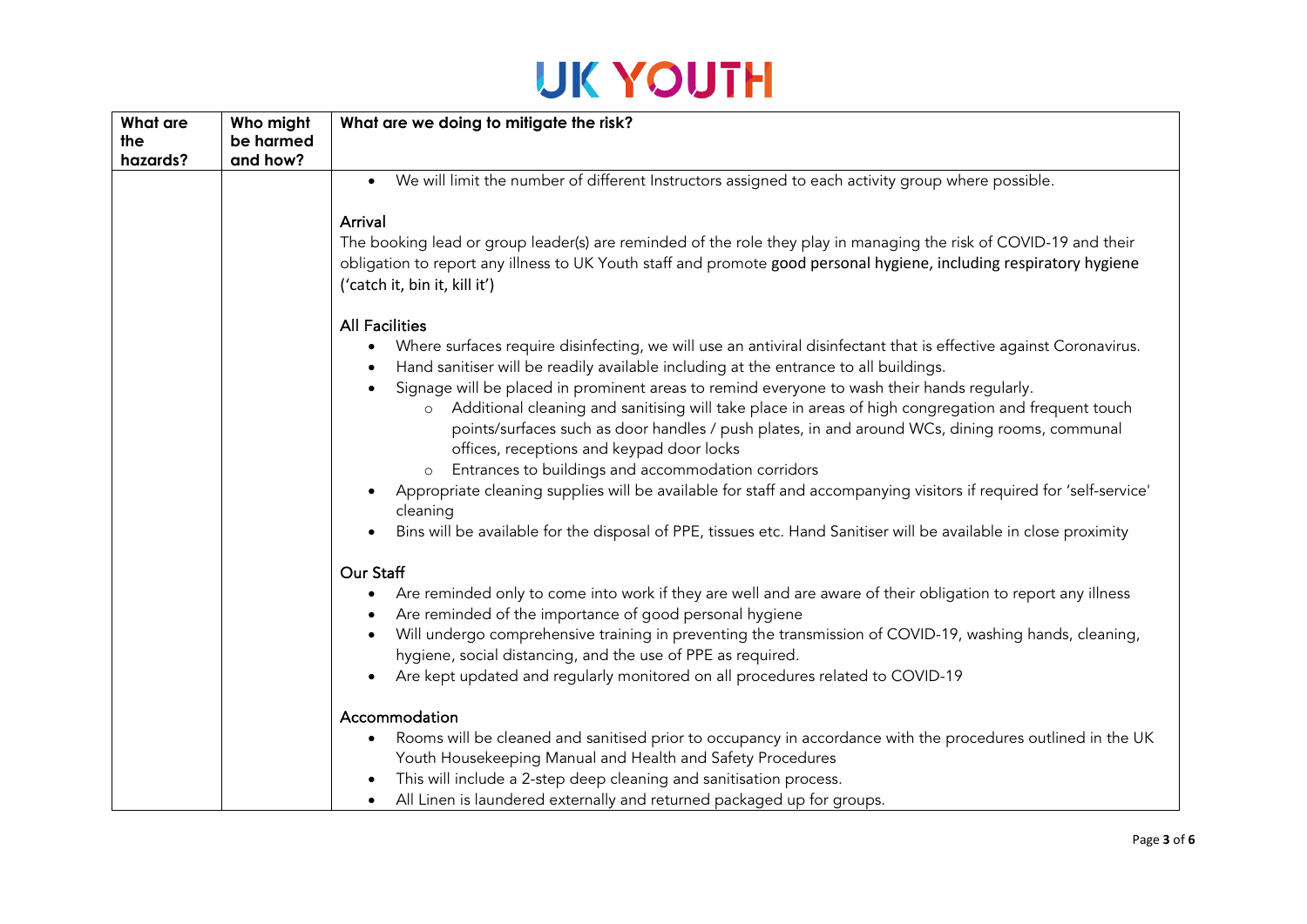| <b>What are</b> | Who might                   | What are we doing to mitigate the risk?                                                                                                                                                                                                                                                                                                                                                                                                                                                                                                                |
|-----------------|-----------------------------|--------------------------------------------------------------------------------------------------------------------------------------------------------------------------------------------------------------------------------------------------------------------------------------------------------------------------------------------------------------------------------------------------------------------------------------------------------------------------------------------------------------------------------------------------------|
| the             | be harmed                   |                                                                                                                                                                                                                                                                                                                                                                                                                                                                                                                                                        |
| hazards?        | and how?                    |                                                                                                                                                                                                                                                                                                                                                                                                                                                                                                                                                        |
|                 |                             | Each room will be inspected and approved for use by a member of the Outdoor Learning Facilities Team.<br>To reduce the risk of transmission, rooms will not be entered unless cleaning/maintenance is required and only<br>at the request of the occupants                                                                                                                                                                                                                                                                                             |
|                 |                             | Catering                                                                                                                                                                                                                                                                                                                                                                                                                                                                                                                                               |
|                 |                             | Chairs, tables, and any other touch points will be sanitised between sittings in the dining room<br>Guests will be encouraged to bring a re-usable drinks bottle.                                                                                                                                                                                                                                                                                                                                                                                      |
|                 |                             | Retail                                                                                                                                                                                                                                                                                                                                                                                                                                                                                                                                                 |
|                 |                             | The UK Youth staff will ensure groups are aware of the procedures to be followed when accessing the shop.<br>$\bullet$<br>Group visits will require management by leaders.<br>Customers will be encouraged to avoid touching products whilst browsing                                                                                                                                                                                                                                                                                                  |
|                 |                             | <b>Activities / Evening Entertainment</b><br>Activities will be conducted in accordance with the guidance issued by the Governing Bodies of Sport and<br>industry sector bodies                                                                                                                                                                                                                                                                                                                                                                        |
|                 |                             | We will minimise the need for guests to share equipment                                                                                                                                                                                                                                                                                                                                                                                                                                                                                                |
|                 |                             | We will prevent the sharing of PPE if there is a risk of transmission                                                                                                                                                                                                                                                                                                                                                                                                                                                                                  |
|                 |                             | We will ensure strict maintenance of hand hygiene using hand sanitiser before, during and after activity (where<br>appropriate)                                                                                                                                                                                                                                                                                                                                                                                                                        |
| Transmission    | Staff, Guests,              | <b>Infection Control</b>                                                                                                                                                                                                                                                                                                                                                                                                                                                                                                                               |
| of infection    | Visitors and<br>Contractors | We have procedures in place to manage any suspected infection which includes the use of designated rooms<br>suitable for isolation whilst awaiting collection<br>The UK Youth SOP's outline the actions to be taken in the event of someone (staff or guest) showing signs of<br>COVID-19.<br>If a guest is displaying symptoms of the Covid-19 virus;<br>As per DfE guidance for schools, each case and situation will be assessed on an individual basis, but the<br>$\circ$<br>primary action will be for the individual to return home for testing |
|                 |                             | They will immediately self-isolate to minimise any risk of transmission<br>$\circ$                                                                                                                                                                                                                                                                                                                                                                                                                                                                     |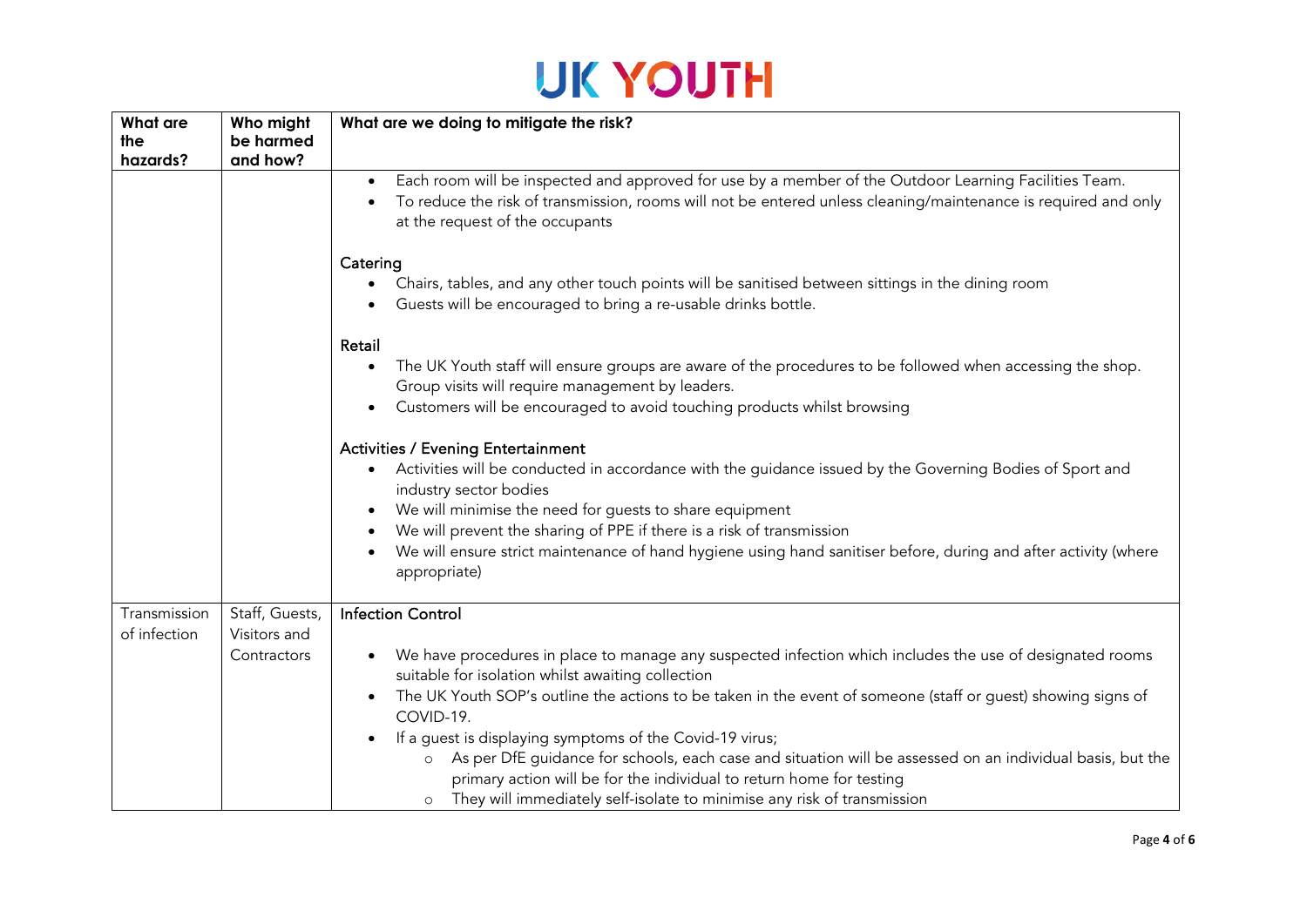| What are | Who might | What are we doing to mitigate the risk?                                                                                                                                                                                           |
|----------|-----------|-----------------------------------------------------------------------------------------------------------------------------------------------------------------------------------------------------------------------------------|
| the      | be harmed |                                                                                                                                                                                                                                   |
| hazards? | and how?  |                                                                                                                                                                                                                                   |
|          |           | The school/group will contact the individuals' parents to arrange for collection and will follow any<br>$\circ$<br>school/DfE guidance regarding reporting practices                                                              |
|          |           | If a guest cannot reasonably return home (for example because they are not well enough to travel) their<br>circumstances will be discussed with an appropriate health care professional and, if necessary, the Local<br>Authority |
|          |           | If notified of a confirmed or suspected case of COVID-19 then we will enact the government guidance on<br>cleaning in non-healthcare settings. As a minimum this will include;                                                    |
|          |           | Clean and sanitise accommodation areas where the guest/s were staying.<br>$\circ$                                                                                                                                                 |
|          |           | Use disposable cloths and mop heads<br>$\circ$                                                                                                                                                                                    |
|          |           | Clean with warm soapy water first, then disinfect the surfaces<br>$\circ$                                                                                                                                                         |
|          |           | Normal household disinfectant is recommended<br>$\circ$                                                                                                                                                                           |
|          |           | Pay particular attention to high-touch point areas and air vents<br>$\circ$                                                                                                                                                       |
|          |           | Staff should wear PPE and, as a minimum, gloves, mask and an apron<br>$\circ$                                                                                                                                                     |
|          |           | PPE should be discarded by double-bagging and keeping in a secure place, away from other waste for<br>$\circ$                                                                                                                     |
|          |           | 72 hours. Staff should always wash their hands with soap and water for at least 20 seconds                                                                                                                                        |
|          |           | Public areas where a symptomatic person has passed through should be cleaned thoroughly even<br>$\circ$                                                                                                                           |
|          |           | where contamination may not be visible. All surfaces that the symptomatic person has come into                                                                                                                                    |
|          |           | contact with should be disinfected, including all high-touch points such as bathrooms, door handles                                                                                                                               |
|          |           | etc.                                                                                                                                                                                                                              |
|          |           | Schools and Groups should notify providers of any post-visit infections                                                                                                                                                           |

This risk assessment is regularly reviewed and was last updated in June 2022. If you are unsure of anything, please do let us know as we are here to help ensure you have all the necessary information in advance of your visit.

Reference to other manual or assessments:

UK Youth Health and Safety Policy

Fire Safety Policy